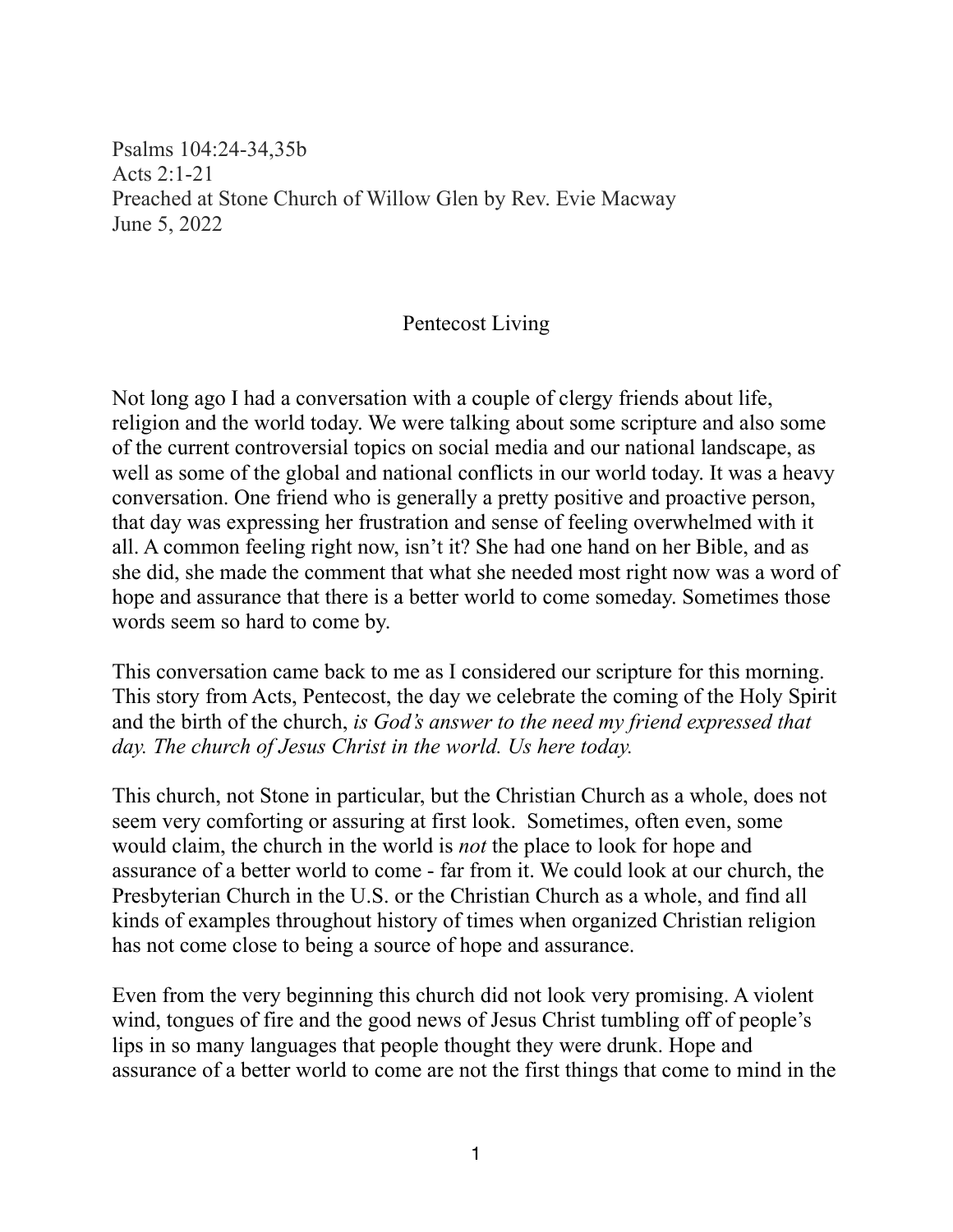face of this kind of chaos and confusion and multitude of diverse opinions and lifestyles!

Yet this was the beginning of our church. And, one could argue that it is not too far off from the church today. A body of believers, people, with different voices, different histories, often trying to figure out who they are and what they are about, and sometimes filled with more passion and conviction and direction than they know how to convey. Never perfect, always searching.

And yet this is who we are. In fact this is who God creates us, the church of Jesus Christ in the world today, to be - a community of varied, flawed, Spirit filled, called together people.

Today, Pentecost Sunday we celebrate the birthday of the Christian Church – that far from perfect body of which we are a part. Today is a day, not to overlook our flaws and our differences, but to remember with rejoicing, who we are. To enjoy the beautiful decorations in the sanctuary and the colors we wear. Pentecost is an important day in our life together, because it is the day we celebrate the power of the Holy Spirit in our midst – God with us in the form of the Holy Spirit. And the glorious truth that because of that presence, *because by the power of the Holy Spirit* we are more than our flaws and our differences. Today we can affirm the promise of a better world to come.

The story we read this morning, of the first Pentecost, reminds us that this Pentecost living, this Spirit filled living, is not always a clear and easy path though. In fact it often is not. Like the friend I mentioned, there are times in our lives when it is not easy to see where the spirit is calling us or how the spirit is at work in a particular moment in time. To some, the first Pentecost surely must have been a terrifying time.

But this story also reminds us of the power of God. To take a group of people separated by language and culture, economic standing and faith background, and bring them together in one place and send them out with a message that changed lives over and over again. God continues to work in ways that surprise and amaze us.

Not long ago I read an article in (Christian Century Magazine) by L. Gregory Jones, the president of Belmont University in Nashville. The article is entitled *Welcome Interruption*. In it he writes about the challenge of being a Christian and